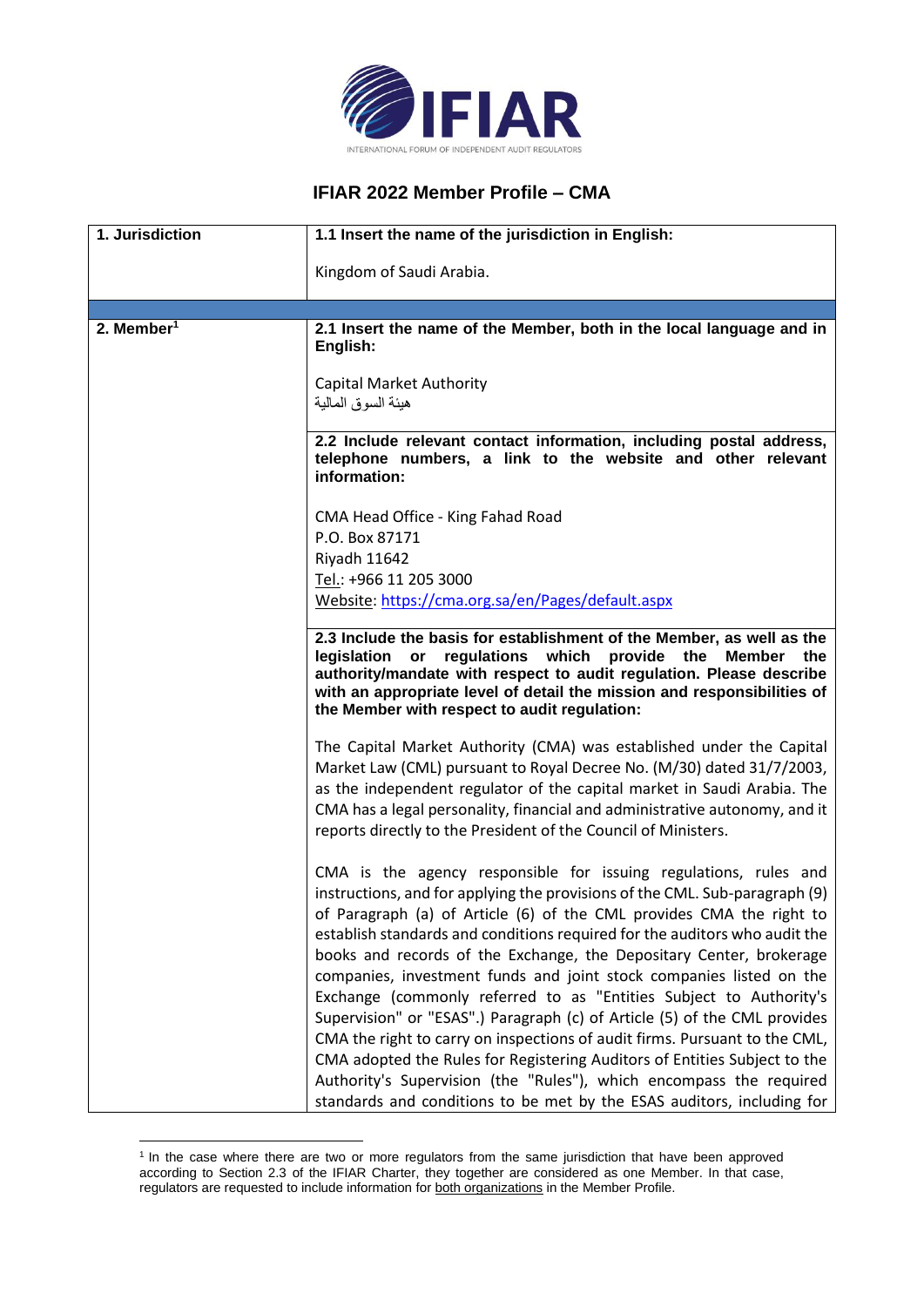

|                                                                  | initial and continuing registration with the CMA in order to conduct ESAS                                                                                                                                                                                                                                                                                                                                  |
|------------------------------------------------------------------|------------------------------------------------------------------------------------------------------------------------------------------------------------------------------------------------------------------------------------------------------------------------------------------------------------------------------------------------------------------------------------------------------------|
|                                                                  | audit engagements, as well as the requirements, procedures and                                                                                                                                                                                                                                                                                                                                             |
|                                                                  | obligations for such registration.                                                                                                                                                                                                                                                                                                                                                                         |
|                                                                  |                                                                                                                                                                                                                                                                                                                                                                                                            |
|                                                                  | 2.4 Have there been any major changes to the Member's organization<br>or to the governing legislation since completing last year's Member<br>Profile?                                                                                                                                                                                                                                                      |
|                                                                  | ⊠ No<br>$\Box$ Yes                                                                                                                                                                                                                                                                                                                                                                                         |
|                                                                  | If yes, please describe these changes with an appropriate level of<br>detail:                                                                                                                                                                                                                                                                                                                              |
|                                                                  |                                                                                                                                                                                                                                                                                                                                                                                                            |
| <b>Governing Body</b><br>3.<br><b>Composition and</b><br>members | 3.1 Describe with an appropriate level of detail the current<br>composition of the Member's governing body, including the ratio<br>between Board members who are independent from the audit<br>profession and those who are not <sup>2</sup> . The audit profession includes, for<br>example: audit firms, professional accountancy bodies and bodies or<br>entities associated with the audit profession. |
|                                                                  | The CMA Board consists of five (5) full-time Commissioners and all are<br>independent from the audit profession.                                                                                                                                                                                                                                                                                           |
|                                                                  | The CMA Board Commissioners are as follows:<br>His Excellency Mr. Mohammed bin Abdullah Elkuwaiz, Chairman<br>٠<br>Mr. Youssef Hamad Al-Bilihid, Vice Chairman<br>٠<br>Mr. Ahmed Rajeh Al-Rajeh, Member<br>$\bullet$<br>Mr. Khalid Abdulaziz Al-Homoud, Member<br>Mr. Khalid Mohammed Al-Solai, Member<br>$\bullet$                                                                                        |
|                                                                  | 3.2 What are the eligibility criteria / requirements and composition<br>requirements for the members of the governing body?                                                                                                                                                                                                                                                                                |
|                                                                  | The Board consist of 5 Commissioners, who are appointed by Royal Order<br>and shall be natural Saudi Arabian persons, working on a full-time basis,<br>and professionally qualified. The Royal Order shall specify from the<br>Board members the chairman and deputy chairman who will replace the<br>chairman in his absence.                                                                             |
|                                                                  | Furthermore, the term of membership of the Board shall be five years<br>renewable once. The member shall remain in his office on the termination<br>of his membership term until a successor is appointed.                                                                                                                                                                                                 |
|                                                                  | 3.3. Is each member of the governing body independent from the audit<br>profession? The audit profession includes, for example: audit firms,                                                                                                                                                                                                                                                               |

 $2$  An individual is independent of the profession even if he is a CPA, Chartered Accountant, or holder of another equivalent qualification, as long as this individual is not employed by or affiliated to a registered audit firm, nor employed by or affiliated to of a professional accountancy body, nor employed by or affiliated to bodies or entities associated with the audit profession.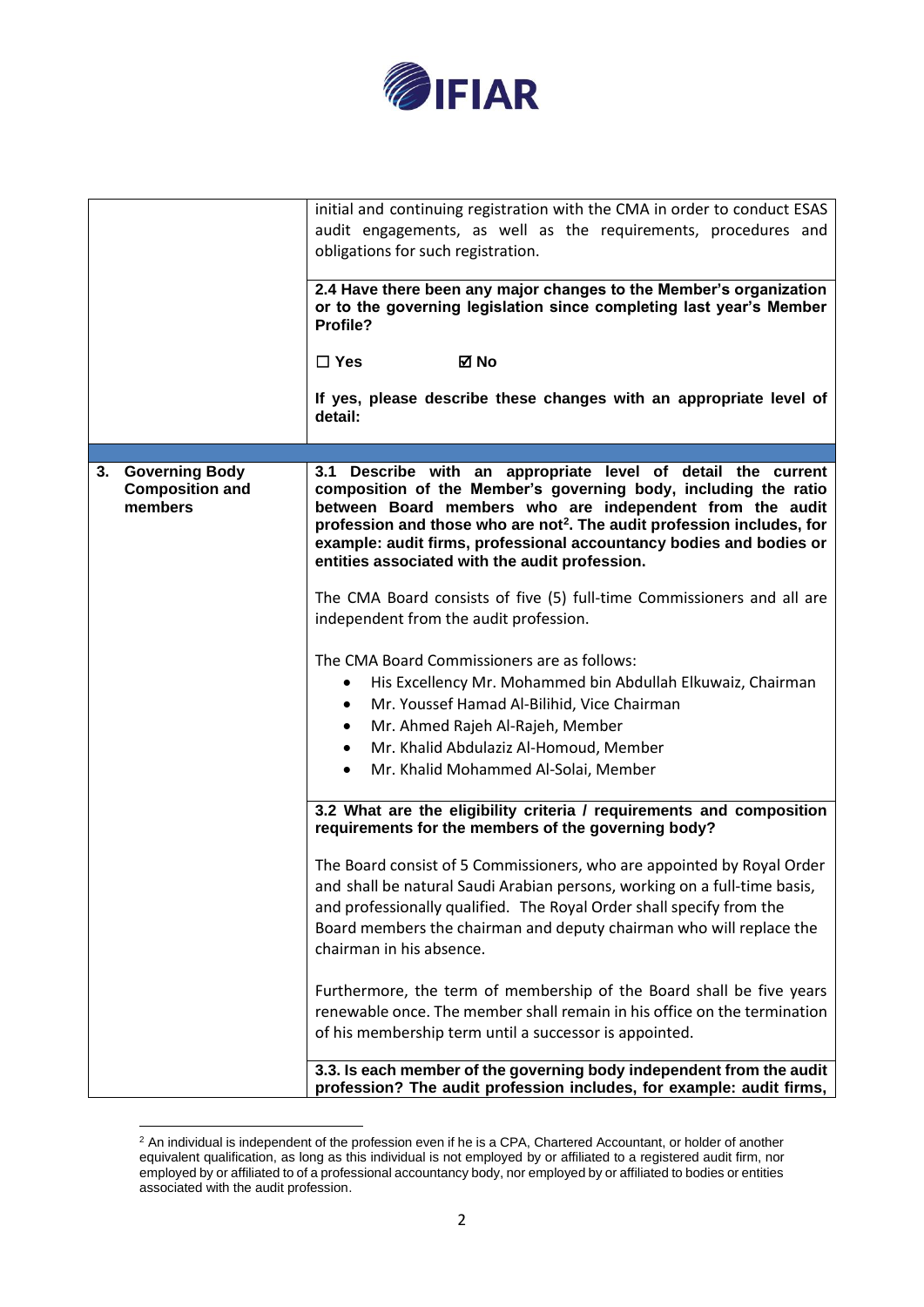

| with the audit profession.       | professional accountancy bodies and bodies or entities associated                                                                                                                                                                                                                                                                                                                                                                                                                                                                                                                                                                                                                                                                                                                                  |
|----------------------------------|----------------------------------------------------------------------------------------------------------------------------------------------------------------------------------------------------------------------------------------------------------------------------------------------------------------------------------------------------------------------------------------------------------------------------------------------------------------------------------------------------------------------------------------------------------------------------------------------------------------------------------------------------------------------------------------------------------------------------------------------------------------------------------------------------|
| ⊠ Yes                            | $\square$ No                                                                                                                                                                                                                                                                                                                                                                                                                                                                                                                                                                                                                                                                                                                                                                                       |
|                                  | 3.4 If the answer to question 3.3 is "No", is the majority of the members<br>of the governing body non-practitioner?                                                                                                                                                                                                                                                                                                                                                                                                                                                                                                                                                                                                                                                                               |
| $\square$ Yes                    | $\square$ No                                                                                                                                                                                                                                                                                                                                                                                                                                                                                                                                                                                                                                                                                                                                                                                       |
|                                  | N/A                                                                                                                                                                                                                                                                                                                                                                                                                                                                                                                                                                                                                                                                                                                                                                                                |
| profession?                      | 3.5 If the answer to question 3.3 is "No", which safeguards are in place<br>to provide for the Member's overall independence from the audit<br>N/A                                                                                                                                                                                                                                                                                                                                                                                                                                                                                                                                                                                                                                                 |
|                                  |                                                                                                                                                                                                                                                                                                                                                                                                                                                                                                                                                                                                                                                                                                                                                                                                    |
| former auditors/practitioners?   | 3.6 Is there a restriction or recusal process that is applicable to<br>members of the governing body of the Member who are current or                                                                                                                                                                                                                                                                                                                                                                                                                                                                                                                                                                                                                                                              |
| ⊠ Yes                            | $\square$ No                                                                                                                                                                                                                                                                                                                                                                                                                                                                                                                                                                                                                                                                                                                                                                                       |
|                                  | Does this include a "cooling-off" period for former auditors?                                                                                                                                                                                                                                                                                                                                                                                                                                                                                                                                                                                                                                                                                                                                      |
| $\Box$ Yes                       | ⊠ No                                                                                                                                                                                                                                                                                                                                                                                                                                                                                                                                                                                                                                                                                                                                                                                               |
|                                  | If yes to either of the above, please describe:                                                                                                                                                                                                                                                                                                                                                                                                                                                                                                                                                                                                                                                                                                                                                    |
|                                  | No Commissioners are current auditors/practitioners.                                                                                                                                                                                                                                                                                                                                                                                                                                                                                                                                                                                                                                                                                                                                               |
| nor vote on it.                  | All commissioners work on a full-time basis and are restricted to engage in<br>any other profession or job. Although there are no restriction or recusal<br>process that is applicable to former auditors, all Commissioners are subject<br>to the CMA Board Regulation, which, in alignment with the CML,<br>determines the Board governance framework. The CMA Board Regulation<br>provides conflicts of interest rules which - among other things - stipulate<br>that if any Commissioner has a conflict of interest in a subject listed on the<br>Board's agenda, he must disclose it before beginning the discussion of the<br>topic. This must be recorded in the minutes of the meeting. In this case, he<br>should not attend the discussion of that topic, participate in its discussion, |
| committee or panel role)?        | 3.7 Other than the governing body, are members of the profession<br>involved in the Member's organization (including in any inspections,                                                                                                                                                                                                                                                                                                                                                                                                                                                                                                                                                                                                                                                           |
| ⊠ Yes                            | $\square$ No                                                                                                                                                                                                                                                                                                                                                                                                                                                                                                                                                                                                                                                                                                                                                                                       |
| decisional or control authority: | If yes, please describe their role with an appropriate level of detail,<br>including the ratio between those who are independent and those who<br>are not in the relevant function and whether such role includes                                                                                                                                                                                                                                                                                                                                                                                                                                                                                                                                                                                  |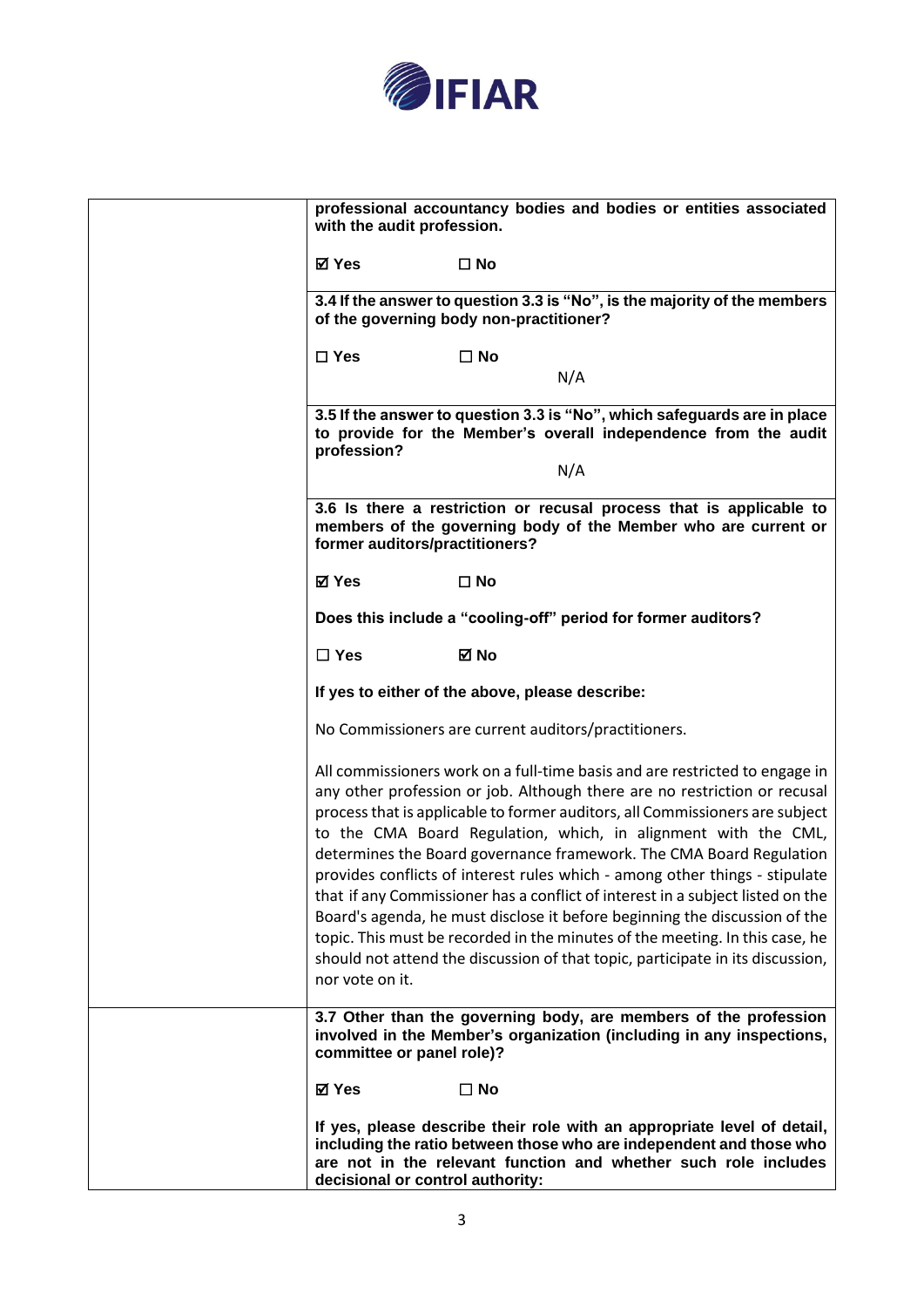

|                                | The CMA's advisory committee at its current session, involved one<br>member of the committee (a ratio of 1:12) who is a member of the<br>profession (practitioner). However, the said committee works towards<br>providing consultations on any topics presented by the CMA Board to be<br>studied. It is comprised of a number of members from market participants,<br>experts, specialists and experienced academicians. The committee is<br>advisory and has no decisional or control authority except for providing the<br>CMA's board with its recommendations regarding its duties. |
|--------------------------------|-------------------------------------------------------------------------------------------------------------------------------------------------------------------------------------------------------------------------------------------------------------------------------------------------------------------------------------------------------------------------------------------------------------------------------------------------------------------------------------------------------------------------------------------------------------------------------------------|
| 4. Funding Arrangements        | 4.1 Describe the main funding arrangements of the Member, including                                                                                                                                                                                                                                                                                                                                                                                                                                                                                                                       |
|                                | the setting and approval of the budget and the fees, if any:                                                                                                                                                                                                                                                                                                                                                                                                                                                                                                                              |
|                                | The financial resources of the CMA consist of the following:                                                                                                                                                                                                                                                                                                                                                                                                                                                                                                                              |
|                                | a) Fees for services and commissions charged by the CMA in<br>accordance with the provisions of the CML and the regulations and<br>instructions issued in pursuance thereof,<br>Charges against using its facilities, return on its funds, and<br>b)<br>proceeds of the sale of its assets,<br>Fines and financial penalties imposed on violators of the provisions<br>C)<br>of the CML,<br>Funds provided by the government to the CMA, and<br>d)<br>Any other resource determined by the CMA board.<br>e)                                                                               |
|                                | As part of paragraph (a) above, registered accounting firms pay such fees as<br>prescribed by the CMA for initial registration and continuation as such. The<br>fees are proportionate to the size of each registered audit firm.                                                                                                                                                                                                                                                                                                                                                         |
|                                | The CMA has a separate annual budget that is submitted to the Minister of<br>Finance and gets approved in accordance with applicable regulations. Surplus<br>funds collected by the CMA shall be remitted to the Ministry of Finance after<br>deducting all current and capital expenses needed. However, the CMA<br>maintains general reserve equal to the double of its expenditures as reported<br>in previous annual budget.                                                                                                                                                          |
|                                | 4.2 Is the funding free from undue influence by the profession?                                                                                                                                                                                                                                                                                                                                                                                                                                                                                                                           |
|                                | ⊠ Yes<br>$\square$ No                                                                                                                                                                                                                                                                                                                                                                                                                                                                                                                                                                     |
|                                | Please describe with an appropriate level of detail the safeguards in<br>place to prevent undue influence by the profession:                                                                                                                                                                                                                                                                                                                                                                                                                                                              |
|                                | The profession has no role in determining the fee level or the budget. The                                                                                                                                                                                                                                                                                                                                                                                                                                                                                                                |
|                                | fees are set out by the CMA Board.                                                                                                                                                                                                                                                                                                                                                                                                                                                                                                                                                        |
| <b>Inspection System</b><br>5. | 5.1 Does the Member have the responsibility for recurring inspections                                                                                                                                                                                                                                                                                                                                                                                                                                                                                                                     |
|                                | of audit firms undertaking audits of public interest entities (PIEs)?                                                                                                                                                                                                                                                                                                                                                                                                                                                                                                                     |
|                                | ⊠ Yes<br>$\square$ No                                                                                                                                                                                                                                                                                                                                                                                                                                                                                                                                                                     |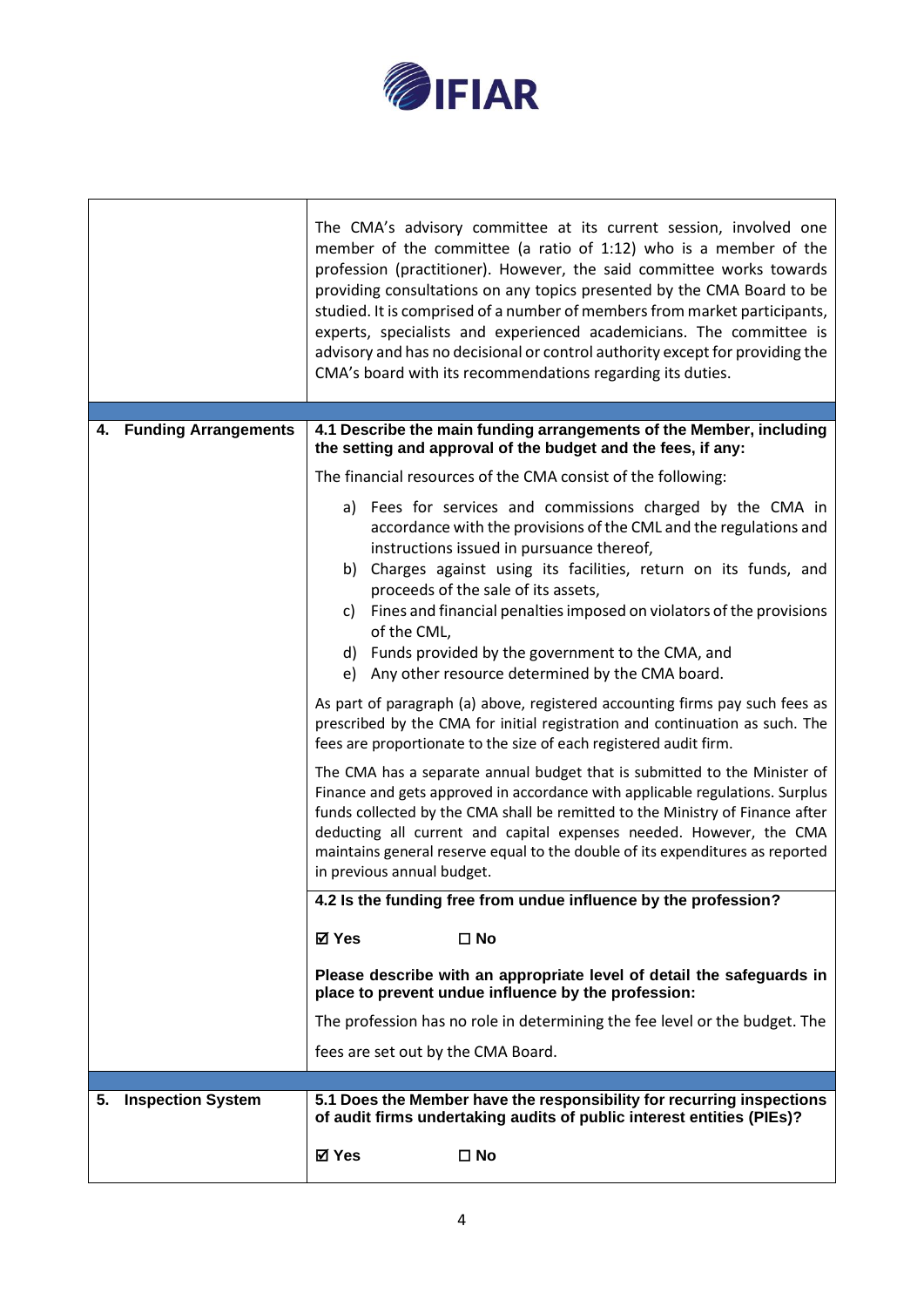

**5.2 Is this responsibility undertaken directly or through oversight of inspection conducted by another organization?**

**Directly** ☐ **Through Oversight**

- **If directly, kindly provide a brief description or summary of the responsibility, including the regulatory reporting process after inspections i.e. recommendations issued, follow-up, etc.).**
- **If through oversight of another organization, please describe with an appropriate level of detail the other organization, its relation to the Member, its role, and the arrangements for oversight:**

As per Article 2 of the Rules for Registering Auditors of Entities Subject to the Authority's Supervision ("the rules"), inspection is defined as analyzing periodic data and information provided by the accounting firm and inspecting and assessing the quality control system and the degree of compliance with it. Quality control system is defined as the policies and procedures approved by the accounting firm in order to reasonably verify the compliance of the firm's employees with the professional standards and related laws governing their performance in carrying on audit engagement, including the professional code of ethics approved by the Saudi Organization for Certified Public Accountants. Subparagraph 5 of article 11 of the Rules stated that as a condition of the maintenance of registration, the registered accounting firm and the registered CPA must comply at all times with the following: … The Authority's instructions regarding the inspection and its results. The inspection is conducted by CMA. Observations on quality controls and audit files are communicated to the accounting firms in the format of comment forms after the conclusion of the field work. Firms are then obligated to provide a remediation plan which is monitored subsequently to follow on implementation. Based on the severity of the observation, CMA take administrative actions or other measures necessary to ensure the compliance with law and professional standards, which range from warning to financial penalties or deregistration.

In addition to the inspection visits, article 14 of the Rules states that the registered accounting firm shall submit periodic information to the Authority, in the form specified by the Authority, and within a period not exceeding four months from the end of its financial year. Such periodic information is reviewed in line with the Rules.

**5.3 Please describe with an appropriate level of detail the requirements and practices regarding the frequency of inspections:**

A risk-based approach inspection plan is prepared and updated on annual basis. The plan will take several risk factors into consideration, including the size of audit firms and industry risk considerations. Inspections of the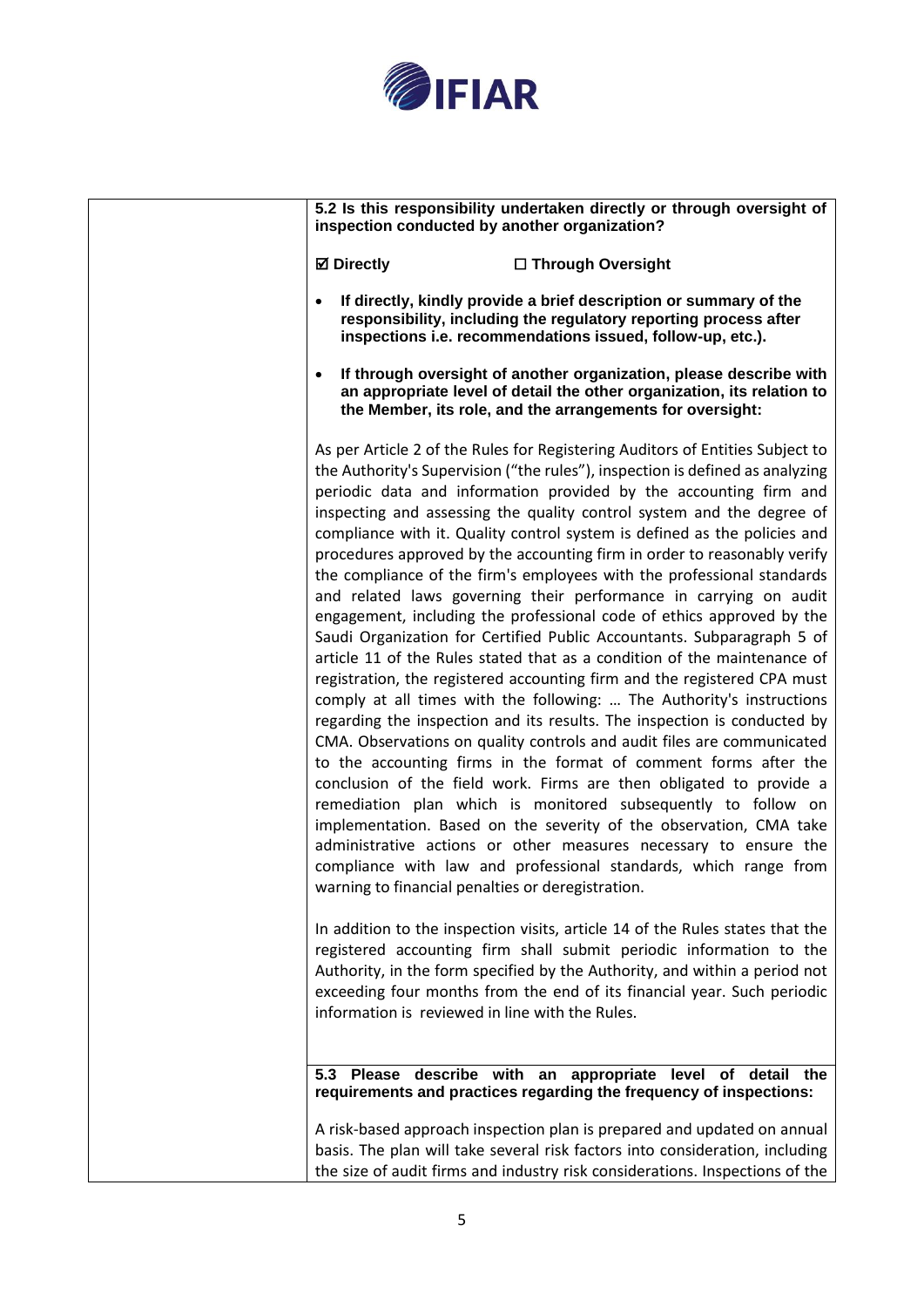

|    |                                                     | largest audit firms are undertaken every 1-2 years. Inspections of smaller                                                                                                                                                                                                                                                                                  |               |
|----|-----------------------------------------------------|-------------------------------------------------------------------------------------------------------------------------------------------------------------------------------------------------------------------------------------------------------------------------------------------------------------------------------------------------------------|---------------|
|    |                                                     | audit firms are undertaken on a sliding scale of up to every five years<br>depending on size.                                                                                                                                                                                                                                                               |               |
|    |                                                     |                                                                                                                                                                                                                                                                                                                                                             |               |
|    |                                                     |                                                                                                                                                                                                                                                                                                                                                             |               |
|    | 6. Audit and Financial<br><b>Market</b>             | 6.1 Provide the number of audit firms subject to inspections. Include<br>an indication of the number of public interest audits (PIEs) and other<br>audits that fall under the Member's oversight or mandate.<br>Based on 2020 data, the number of audit firms that audit ESAS amounted<br>to 13 firms. Following is an indication of the number of ESAS:    |               |
|    |                                                     | <b>Entity</b>                                                                                                                                                                                                                                                                                                                                               | <b>Number</b> |
|    |                                                     | <b>Listed Companies</b>                                                                                                                                                                                                                                                                                                                                     | 190           |
|    |                                                     | <b>Authorised Persons</b>                                                                                                                                                                                                                                                                                                                                   | 89            |
|    |                                                     | <b>Investment Funds</b>                                                                                                                                                                                                                                                                                                                                     | 691           |
|    |                                                     | Saudi Stock Exchange (Tadawul)                                                                                                                                                                                                                                                                                                                              | 1             |
|    |                                                     | Securities Depository Center Company (Edaa)                                                                                                                                                                                                                                                                                                                 | $\mathbf{1}$  |
|    |                                                     | The Securities Clearing Center Company (Muqassa)                                                                                                                                                                                                                                                                                                            | $\mathbf{1}$  |
|    |                                                     |                                                                                                                                                                                                                                                                                                                                                             |               |
|    |                                                     | 6.2 What are the sizes and market shares of each of the largest audit<br>firms in the Member's jurisdiction?                                                                                                                                                                                                                                                |               |
|    |                                                     | Overall, the clients of 3 of the big 4 audit firms represent about 98% of the                                                                                                                                                                                                                                                                               |               |
|    |                                                     | listed companies' market value.                                                                                                                                                                                                                                                                                                                             |               |
|    |                                                     |                                                                                                                                                                                                                                                                                                                                                             |               |
| 7. | <b>Main Other</b><br><b>Responsibilities of the</b> | 7.1 Please indicate whether the Member has responsibility for tasks<br>other than Inspections within the area of Audit Oversight:                                                                                                                                                                                                                           |               |
|    | Member within the area<br>of Audit Oversight        | <b>Ø Registration/Licensing</b>                                                                                                                                                                                                                                                                                                                             |               |
|    |                                                     | □ Audit and/or Ethics Standard Setting                                                                                                                                                                                                                                                                                                                      |               |
|    |                                                     | $\Box$ Permanent Education of Auditors                                                                                                                                                                                                                                                                                                                      |               |
|    |                                                     | <b>⊠</b> Enforcement                                                                                                                                                                                                                                                                                                                                        |               |
|    |                                                     | $\square$ Other:                                                                                                                                                                                                                                                                                                                                            |               |
|    |                                                     | 7.2 If the Member has the responsibility for Registration/Licensing,                                                                                                                                                                                                                                                                                        |               |
|    |                                                     | please indicate whether this responsibility is undertaken directly or<br>through oversight of Registration/Licensing conducted by another<br>organization?                                                                                                                                                                                                  |               |
|    |                                                     | <b>⊠</b> Directly<br>□ Through Oversight                                                                                                                                                                                                                                                                                                                    |               |
|    |                                                     | If directly, please describe the responsibility with an appropriate<br>level of detail.                                                                                                                                                                                                                                                                     |               |
|    |                                                     | If through oversight, please indicate the name of the other<br>$\bullet$<br>organization and its composition (i.e. whether practitioners from<br>the audit profession are involved in decision-making). Also give a<br>description of the powers of the other organization and procedure<br>applied, as well as the role of the Member in these procedures. |               |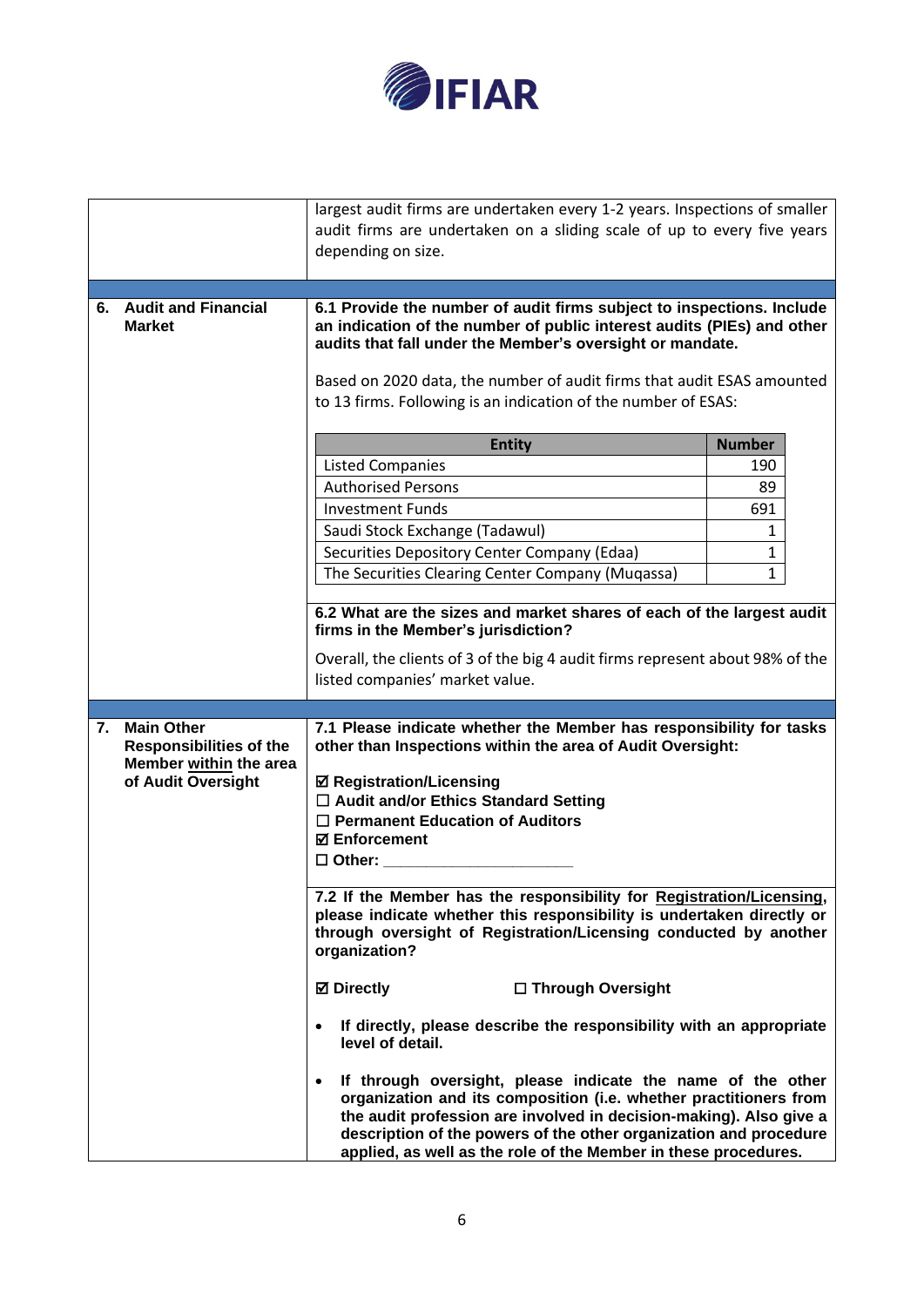

| CMA registers audit firms and CPAs undertaking the audits of ESAS. ESAS<br>are not allowed to engage with an audit firm or a CPA unless the firm and<br>the CPA are registered with the CMA. To be registered, the audit firm and<br>the CPA need to fulfill registration requirements specified in the Rules for<br>Registering Auditors of Entities Subject to the Authority's Supervision. |
|-----------------------------------------------------------------------------------------------------------------------------------------------------------------------------------------------------------------------------------------------------------------------------------------------------------------------------------------------------------------------------------------------|
| 7.3 If the Member has the responsibility for Audit and/or Ethics<br>Standard Setting, please indicate whether this responsibility is<br>undertaken directly or through oversight of Audit and/or Ethics<br><b>Standard Setting conducted by another organization?</b>                                                                                                                         |
| $\Box$ Directly<br>□ Through Oversight                                                                                                                                                                                                                                                                                                                                                        |
| • If directly, please describe the responsibility with an appropriate<br>level of detail.                                                                                                                                                                                                                                                                                                     |
| If through oversight, please indicate the name of the other<br>organization and its composition (i.e. whether practitioners from<br>the audit profession are involved in decision-making). Also give a<br>description of the powers of the other organization and procedures<br>applied, as well as the role of the Member in these procedures.<br>N/A                                        |
| 7.4 If the Member has the responsibility for Permanent Education of<br>Auditors, please indicate whether this responsibility is undertaken<br>directly or through oversight of Permanent Education of Auditors<br>conducted by another organization?                                                                                                                                          |
| $\square$ Directly<br>□ Through Oversight                                                                                                                                                                                                                                                                                                                                                     |
| If directly, please describe the responsibility with an appropriate<br>level of detail.                                                                                                                                                                                                                                                                                                       |
| If through oversight, please indicate the name of the other<br>organization and its composition (i.e. whether practitioners from<br>the audit profession are involved in decision-making). Also give a<br>description of the powers of the other organization and procedures<br>applied, as well as the role of the Member in these procedures.<br>N/A                                        |
| 7.5 If the Member has the responsibility for <b>Enforcement</b> , please<br>indicate whether this responsibility is undertaken directly or through<br>referral to other organization(s)?                                                                                                                                                                                                      |
| <b>⊠</b> Directly<br>□ Through Referral                                                                                                                                                                                                                                                                                                                                                       |
| If directly, kindly provide a brief description or summary of the<br>enforcement responsibility, the procedure and process involved,<br>including the regulatory reporting process that led to disciplinary<br>action.                                                                                                                                                                        |
| If through referral, please indicate the name of the other<br>organization and its composition (i.e. whether practitioners from<br>the audit profession are involved in decision-making). Also give a                                                                                                                                                                                         |